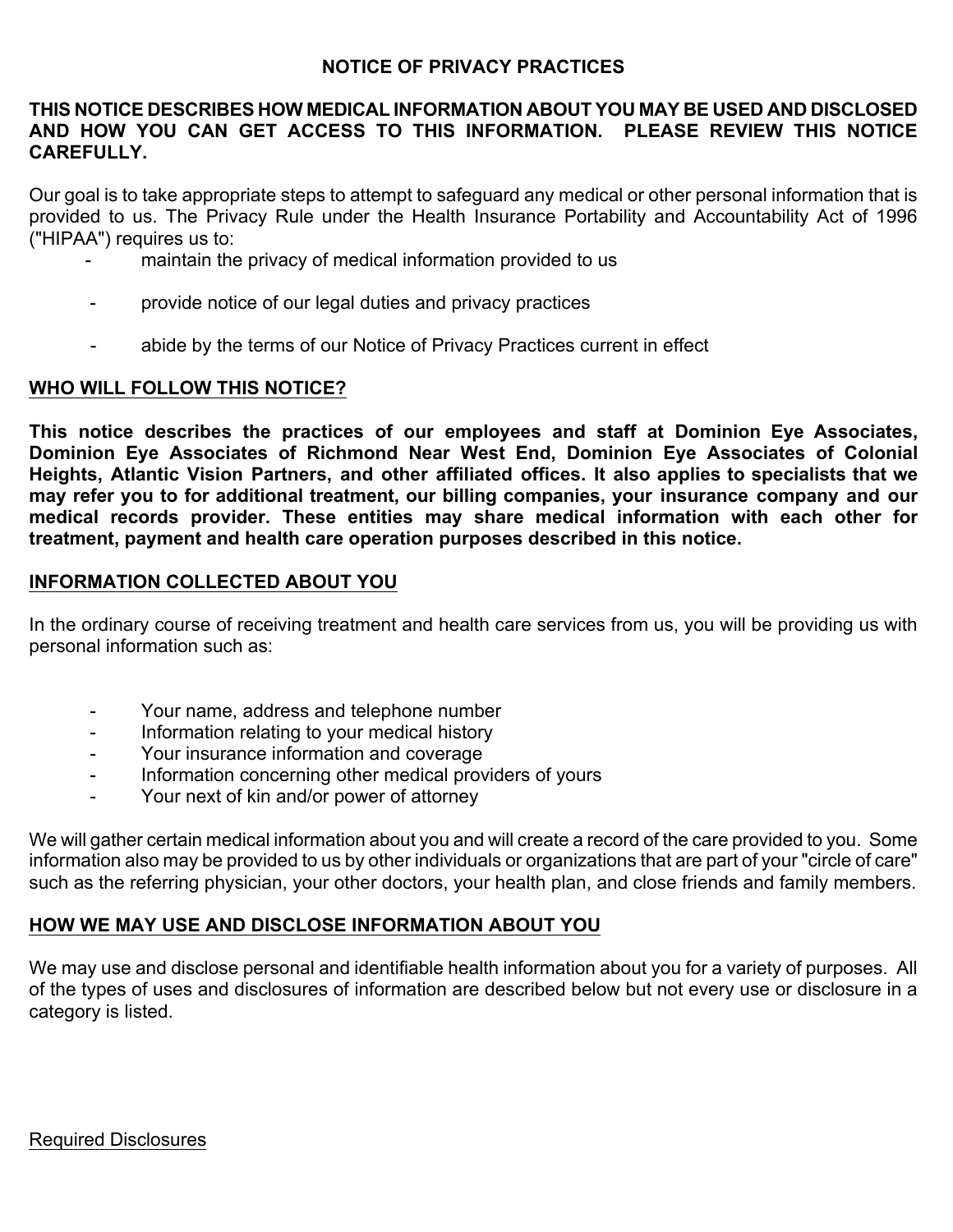We are required to disclose health information about you to the Secretary of Health and Human Services, upon request, to determine our compliance with HIPAA and to you, in accordance with your right to access and right to receive an accounting of disclosures, as described below.

# For Treatment

We may use health information about you in your treatment. For example, we may use your medical history, such as any presence or absence of diabetes, to assess the health of your eyes.

# For Payment

We may use and disclose health information about you to bill for our services and to collect payment from you or your insurance company. For example, we may need to give payor information about your current medical condition so that it will pay us for your eye examination or other services furnished to you. We may also need to inform your payer of future treatment in order to obtain prior approval or to determine if the service is covered.

### For Health Care Operations

We may use and disclose information about you for the general operation of our business. For example, we sometimes arrange for consultants to review our procedures and make recommendations to improve our services.

### Public Policy Uses and Disclosures

There are a number of public policy reasons why we may disclose information about you as noted below: We may disclose health information about you when we are required to do so by federal, state or local law. We may also disclose protected health information about you in connection with certain health reporting activities. For instance, we may disclose such information to a public health authority authorized to collect or receive PHI for the purpose of preventing or controlling disease, injury or disability, or at the direction of a public health authority, to an official of a foreign government agency that is acting in collaboration with a public health authority. Public health authorities include but are not limited to state health departments, the Center for Disease Control, the Food and Drug Administration, the Occupational Safety and Health Administration and the Environmental Protection Agency.

We are also permitted to disclose protected health information to a public health authority or other government authority authorized by law to receive reports of child abuse or neglect. Additionally we may disclose protected health information to a person subject to the Food and Drug Administration's power for the following activities: to report adverse events, product defects or problems, or biological product deviations; to track products; to enable product recalls, repairs or replacements; to conduct post marketing research. We may also disclose a patient's health information to a person who may have been exposed to a communicable disease or to an employer to conduct an evaluation relating to medical surveillance of the workplace or to evaluate whether an individual has a work-related illness or injury.

We may disclose a patient's health information where we reasonably believe a patient is a victim of abuse, neglect, or domestic violence and the patient authorizes the disclosure or it is required or authorized by law.

We may disclose health information about you in connection with certain health oversight activities of licensing and other health oversight agencies which are authorized by law. Health oversight activities include audit,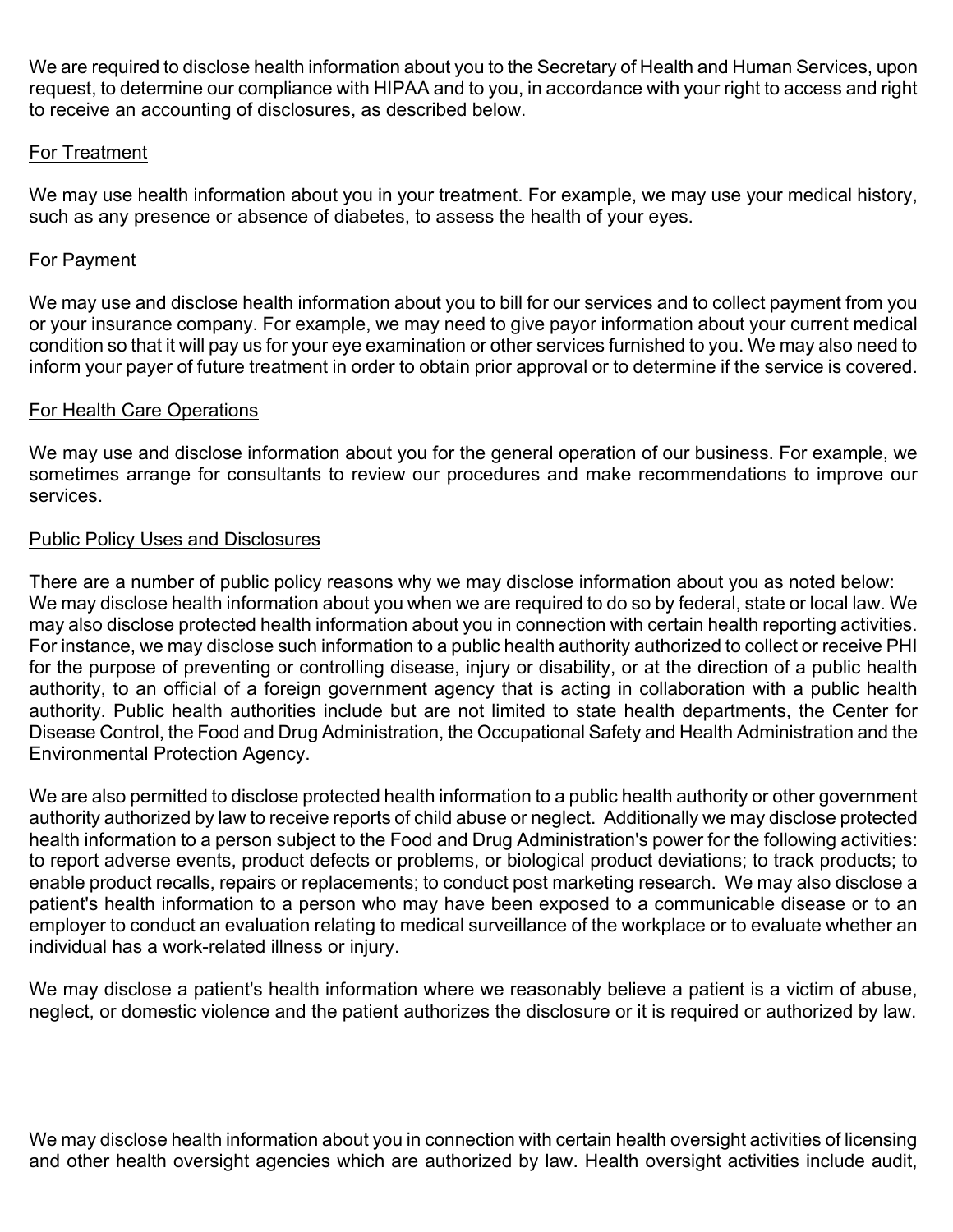investigation, inspection, licensure or disciplinary actions, and civil, criminal, or administrative proceedings or actions or any other activity necessary for the oversight of 1) the health care system, 2) governmental benefit programs for which health information is relevant to determining beneficiary eligibility, 3) entities subject to governmental regulatory programs for which health information is necessary for determining compliance with program standards, or 4) entities subject to civil rights laws for which health information is necessary for determining compliance.

We may disclose your health information as required by law, including in response to a warrant, subpoena, or other order of a court or administrative hearing body or to assist law enforcement in identifying or locating a suspect, fugitive, material witness or missing person. Disclosures for law enforcement purposes also permit us to make disclosures about victims or crimes and the deaths of an individual among others.

We may release a patient's health information to a coroner or medical examiner. This information may be used to identify a deceased person or to determine the cause of death. In some cases, we may need to release information to funeral directors as needed. We may also release your health information to organ procurement organizations, transplant centers and eye or tissue banks if you are an organ donor.

We may release your health information to workers' compensation or similar programs, which provide benefits for work-related injuries or illnesses without regard to fault.

Health information about you may also be disclosed when necessary to prevent a serious threat to your health and safety or the health and safety of others.

We may use or disclose certain health information about your condition and treatment to prepare or analyze a research protocol which may be published.

If you are a member of the Armed Forces, we may release health information about you for activities deemed necessary by military command authorities. We also may release heath information about foreign military personnel to their appropriate foreign military authority.

We may disclose your protected health information for legal or administrative proceedings that involve you. We may release such information upon order of a court or administrative tribunal. We may also release protected health information in the absence of such order and in response to a discovery or other lawful request, if efforts have been made to notify you or secure a protective order.

If you are an inmate, we may release protected health information about you to a correctional institution where you are incarcerated or to law enforcement officials in certain situations such as when the information is necessary for your treatment, health or safety, or the health and safety of others.

Finally, we may disclose protected health information for national security and intelligence activities and for the provision of protective services to the President of the United States and other officials or foreign heads of state.

**Our Business Associates** We sometimes work with outside individuals and businesses that help us operate our business successfully. We may disclose your health information to these business associates so that they can perform the tasks that we hire them to do. Our business associates must promise that they will respect the confidentiality of your personal and identifiable health information.

**Disclosures to Persons Assisting in Your Care or Payment for Your Care** We may disclose information to individuals involved in your care or in the payment for your care. This includes people and organizations that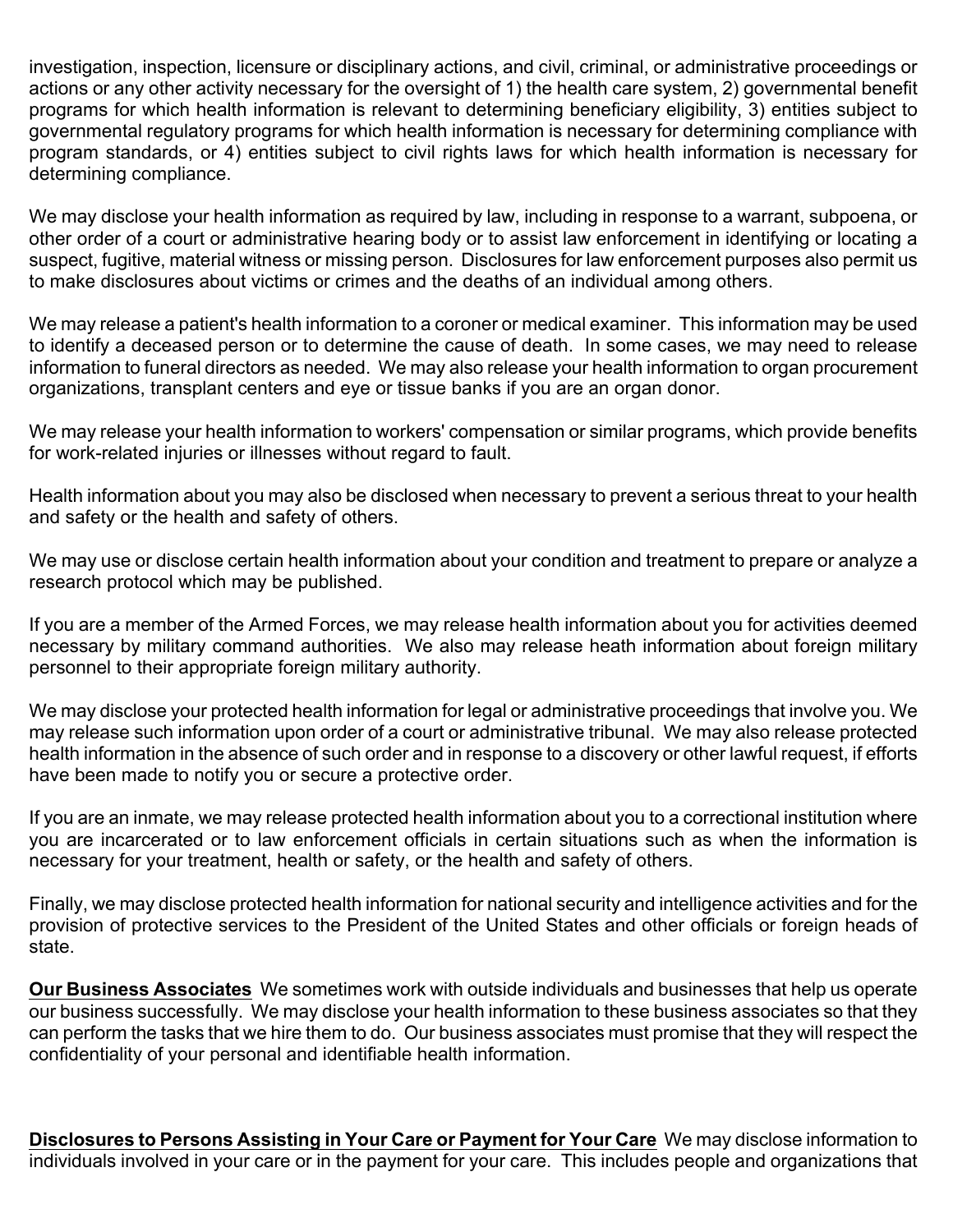are part of your "circle of care" such as your spouse, your other doctors, or an aide who may be providing services to you. We may also use and disclose health information about a patient for disaster relief efforts and to notify persons responsible for a patient's care about a patient's location, general condition or death. Generally, we will obtain your verbal agreement before using or disclosing health information in this way. However, under certain circumstances, such as in an emergency situation, we may make these uses and disclosures without your agreement.

**Appointment Reminders** We may use and disclose medical information to contact you as a reminder that you have an appointment or that you should schedule an appointment.

**Treatment Alternatives** We may use and disclose your personal health information in order to tell you about or recommend possible treatment options, alternatives or heath-related services that may be of interest to you.

We are required to obtain written authorization from you for any other uses and disclosures of medical information other than those described above. If you provide us with such permission, you may revoke that permission, in writing, at any time. If you revoke your permission, we will no longer use or disclose personal information about you for the reasons covered by your written authorization, except to the extent we have already relied on your original permission.

# **INDIVIDUAL RIGHTS**

You have the right to ask for restrictions on the ways we use and disclose your health information for treatment, payment and health care operations purposes. You may also request that we limit our disclosures to persons assisting in your care or in helping you obtain payment for your care. We will consider your request, but we are not required to accept it. You have the right to request that you receive communications containing your protected health information from us by alternative means or at alternative locations. For example, you may ask that we only contact you at home or by mail.

Except under certain circumstances, you have the right to inspect and copy medical, billing and other records used to make decisions about you. If you ask for copies of this information, we reserve the right to charge you a fee. If you believe that information in your records is incomplete or incorrect, you have the right to ask us to correct the existing information or add missing information. Under certain circumstances, we may deny your request, such as when the information is accurate and complete. When making a request for an amendment, you must state a reason for making the request.

You have the right to receive a list of certain instances when we have used or disclosed your medical information. We are not required to include in the list uses and disclosures for your treatment, payment for services furnished to you, our health care operations, disclosures to you, disclosures you give us authorization to make and uses and disclosures prior to April 14, 2003, among others. If you ask for this information from us more than once every twelve months, we reserve the right to charge you a fee.

You have the right to a copy of this notice in paper form. You may ask us for a copy at any time. To exercise any of your rights, please contact us in writing. Send your request to:

**Atlantic Vision Partners** 11S. 12th Street, Suite 300A Richmond, Virginia 23219

**CHANGES TO THIS NOTICE**